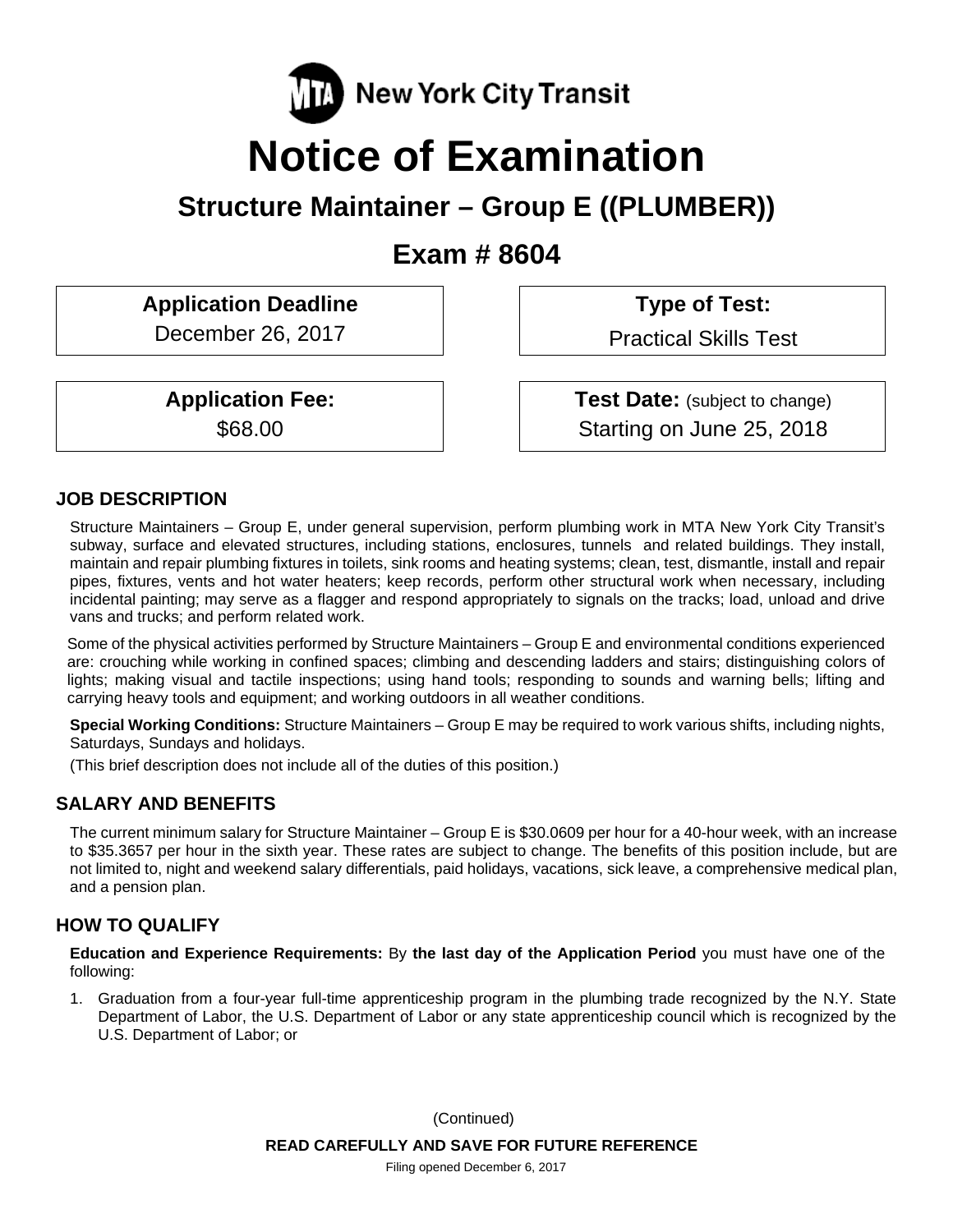## **HOW TO QUALIFY (continued)**

- 2. Two years of full-time journey-level experience (i.e. fully-trained, knowledgeable, proficient and competent) as a plumber in the plumbing trade, **preceded** by one of the following:
	- A. Two years of full-time experience as a helper, apprentice or trainee performing or assisting in the plumbing trade; **or or**
	- B. Graduation from a recognized trade school or technical school with a major course of study in plumbing or a closely related field, totaling 600 hours; or
	- C. Graduation from a vocational high school with a major course of study in plumbing; or
	- D. An associate degree or a higher degree in plumbing, or a closely related field, from an accredited college or university.

The trade, technical, or vocational high school must be approved by a State's Department of Education or a recognized accrediting organization. The college or university must be accredited by regional, national, professional, or specialized agencies recognized as accrediting bodies by the U.S. Secretary of Education and by the Council for Higher Education Accreditation (CHEA).

You may be given the practical skills test before we review your qualifications. You are responsible for determining whether you meet the qualification requirements for this examination prior to submitting the application. If you are marked "Not Qualified," your application fee will **not** be refunded and you will not receive a score.

## **REQUIREMENTS TO BE APPOINTED**

**Driver License Requirement:** At the time of appointment, you must possess a motor vehicle driver license valid in the State of New York. If you have serious moving violations, license suspension or an accident record you may be disqualified. If appointed, within six months into your probationary term, you must possess a Class B Commercial Driver License valid in the State of New York with no restrictions which would preclude the performance of Structure Maintainer – Group E work. Failure to acquire a Class B Commercial Driver License valid in the State of New York within six months after appointment will result in termination. This Class B Commercial Driver License must be maintained for the duration of your employment.

**Medical Requirement:** Medical guidelines have been established for the position of Structure Maintainer – Group E. You will be examined to determine whether you can perform the essential functions of the position of Structure Maintainer – Group E. Where appropriate, a reasonable accommodation will be provided for a person with a disability to enable him or her to perform the essential functions of the position.

**Drug Screening Requirement:** You must pass a drug screening in order to be appointed, and if appointed, you will be subject to random drug and alcohol tests for the duration of your employment. Additionally, if you have tested positive on a drug or alcohol test or had a refusal to test during pre-employment or while employed by a Federal DOT-regulated employer during the applicable period, you must have completed the Substance Abuse Professional (SAP) process required by federal law in order to be appointed to this safety-sensitive position.

**Residency:** New York City Residency is not required for this position.

**English Requirement:** You must be able to understand and be understood in English.

**Proof of Identity:** Under the Immigration and Reform Control Act of 1986, you must be able to prove your identity and your right to obtain employment in the United States prior to employment with MTA New York City Transit.

## **HOW TO OBTAIN AN APPLICATION**

During the application period, you may obtain an *Application* for this examination online at http://mta.info/nyct/hr/appexam.htm or in person at the MTA New York City Transit Exam Information Center as indicated below.

**MTA New York City Transit Exam Information Center:** Open Monday through Friday, from 9 AM to 3 PM, in the lobby at 180 Livingston Street, Brooklyn, New York. Directions: take the A, C, F or R trains to the Jay Street-Metro Tech Station, or the 2, 3, or G trains to the Hoyt Street Station. **The MTA New York City Transit Exam Information Center will be closed on Monday, December 25, 2017,** in observation of Christmas Day.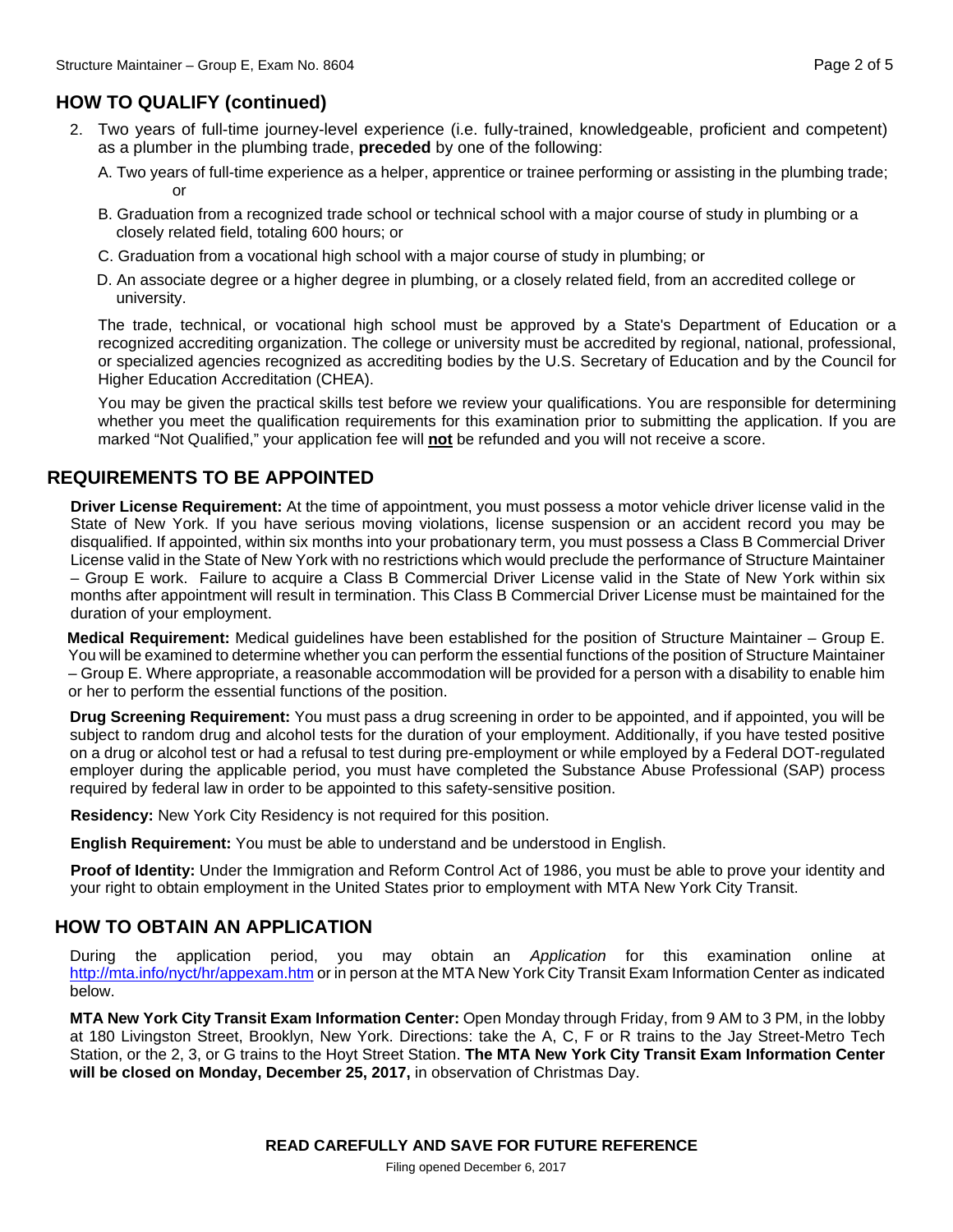## **REQUIRED FORMS**

**Application:** Make sure that you follow all instructions included with your *Application*, including payment of fee. Save a copy of the instructions for future reference.

**Education and Experience Test Paper:** Write your social security number in the box at the top of the cover page, and the examination title and number in the box provided. This form must be filled out completely and in detail for you to receive your proper rating. Keep a copy of your completed Education and Experience Test Paper for your records.

**Foreign Education Fact Sheet** (Required only if you need credit for your foreign education for this examination): If you were educated outside the United States, you must have your foreign education evaluated to determine its equivalence to education obtained in the United States. The services that are approved to make this evaluation, as well as instructions on how to submit this evaluation are listed in the *Foreign Education Fact Sheet* included with your application packet. When you contact the evaluation service, ask for a "document-by-document" (general) evaluation of your foreign education.

## **HOW TO SUBMIT AN APPLICATION AND PAY THE APPLICATION FEE**

If you believe you meet the requirements in the "**How to Qualify**" section, you **must** apply by mail. MTA New York City Transit will **not** accept applications in person.

#### **Applications by Mail must:**

- 1. Include all the required forms, as indicated in the "Required Forms" section above.
- 2 Be postmarked by the last day of the application period.
- 3. Be mailed to the address in the "Correspondence" section of this notice.
- 4. Include the appropriate fee in the form of a money order.

#### **The Money Order (Postal Money Order Preferred) must:**

- 1. Be made payable to MTA New York City Transit.
- 2. Be valid for one year.
- 3. Have the following information written on it: your name, home address, the last four digits of your social security number, and the exam title and exam number.

Save your money order receipt for future reference and proof of filing an application.

#### **Cash and personal checks will not be accepted**.

**Application Fee:** This fee is generally non-refundable. Under special circumstances, you may be entitled to a refund. You should refer to the Department of Citywide Administrative Services (DCAS) Exam Regulations to determine if you are entitled to a refund prior to requesting one. You can refer to the bottom of the last page of this Notice of Examination for instructions on how to obtain a copy of the DCAS Exam Regulations.

## **HOW TO SUBMIT AN APPLICATION WHEN REQUESTING A FEE WAIVER**

Applicants who would like to request a Fee Waiver must obtain an application in person at the MTA New York City Transit Exam Information Center as indicated above and must submit the application and required forms by mail to the address in the Correspondence section below **by the last day of the application period**.

MTA New York City Transit will not accept applications in person. Additional information on how to request an application fee waiver is available with the Application.

## **ADMISSION LETTER OR NOT QUALIFIED LETTER**

An **Admission Letter** or a **Not Qualified Letter** will be mailed to you about 10 days before the first date of the practical skills test. If you are qualified and do not receive an *Admission Letter* at least 4 days before the first date of the practical skills test, you may obtain a duplicate letter at the MTA New York City Transit Exam Information Center (as indicated above). A paper copy of the *Admission Letter* is your ticket for admission to the test.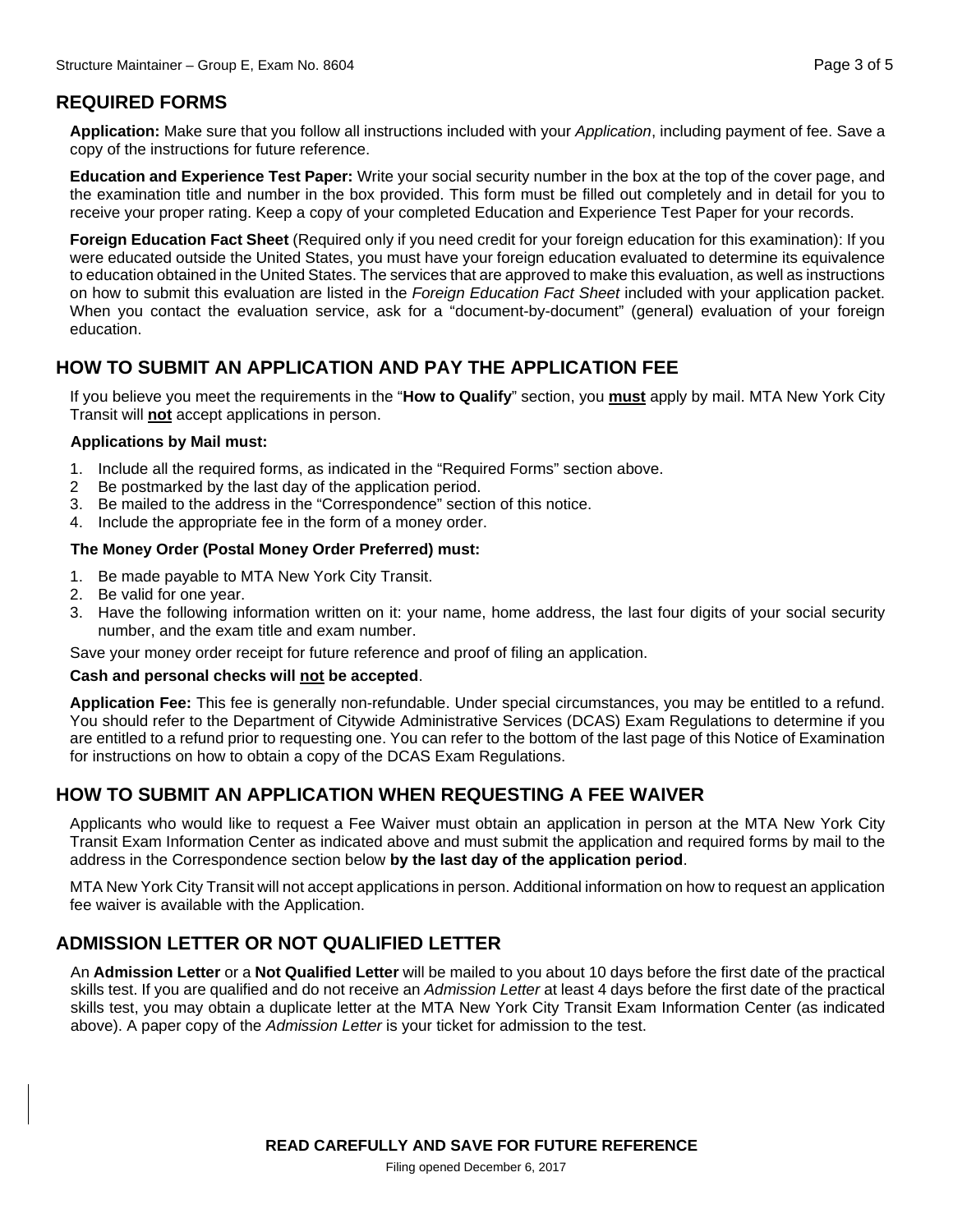## **THE TEST**

The test will consist of a competitive practical skills test. The practical skills test may measure your ability to produce a satisfactory sample of plumbing work. A score of at least 70% is required to pass the competitive practical skills test. Your score on the competitive practical skills test will be used to determine your place on the eligible list.

Veterans' or Disabled Veterans' credit will be granted only to eligible passing candidates who request that they be applied. Veterans' or Disabled Veterans' credit should be requested at the time of application, but **must** be requested before the date the eligible list is established. Claims for Veterans' or Disabled Veterans' credit cannot be made once the eligible list is established.

## **TEST ADMINISTRATION GUIDELINES**

**Warning:** You are not permitted to enter the test site with cellular phones, smart watches, beepers, pagers, cameras, portable media players, or other electronic devices. Calculators are not permitted. Electronic devices with an alphabetic keyboard or with word processing or data recording capabilities, such as planners, organizers, etc., are prohibited. If you use any of these devices in the testing site building at any time before, during or after the practical skills test, you may not receive your test results, your test score may be nullified, and your application fee will not be refunded.

You may not have any other person, including children, present with you while you are being processed for or taking the test and no one may wait for you inside of the test site while you are taking the practical skills test.

**Leaving:** You must leave the test site once you finish the test. If you leave the test site after being fingerprinted but before finishing the test, you will not be permitted to re-enter. If you disregard this instruction and re-enter the test site, you may not receive your test results, your test score may be nullified, and your application fee will not be refunded.

**Required Identification:** You are required to bring one (1) form of valid (non-expired) signature and photo bearing identification to the practical skills test site. The name that was used to apply for the exam must match the first and last name on the photo ID. A list of acceptable identification documents is provided below. **If you do not have an acceptable ID, you may be denied testing.** Acceptable forms of identification (bring one) are as follows: State issued driver's license, State issued identification card, US Government issued Passport, US Government issued Military Identification Card, US Government issued Alien Registration Card, Employer ID with photo, or Student ID with photo.

## **THE TEST RESULTS**

If you meet the qualifying education and experience requirements and pass the competitive practical skills test, your name will be placed in final score order on an eligible list and you will be given a list number. You will be notified by mail of your test results. If you meet all the requirements and conditions, you will be considered for appointment when your name is reached on the eligible list.

#### **SPECIAL ARRANGEMENTS**

**Special Test Accommodations:** If you plan to request special testing accommodations due to disability or an alternate test date due to your religious belief, follow the instructions included with your application and mail your request to the address found in the "Correspondence" section below no later than 30 days prior to the first scheduled date of the practical test.

**Make-Up Test:** You may apply for a make-up test if you cannot take the practical skills test on the first scheduled date for any of the following reasons:

- 1. Compulsory attendance before a public body;
- 2. On-the-job injury or illness caused by municipal employment where such applicant is an officer or employee of the City;
- 3. Absence from the test within one week following the death of a spouse, domestic partner, parent, sibling, child or child of a domestic partner where you are an officer or employee of the City;
- 4. Absence due to ordered military duty;
- 5. A clear error for which MTA New York City Transit is responsible; or
- 6. A temporary disability, pregnancy-related, or child-birth related condition preventing you from taking the test.

#### **READ CAREFULLY AND SAVE FOR FUTURE REFERENCE**